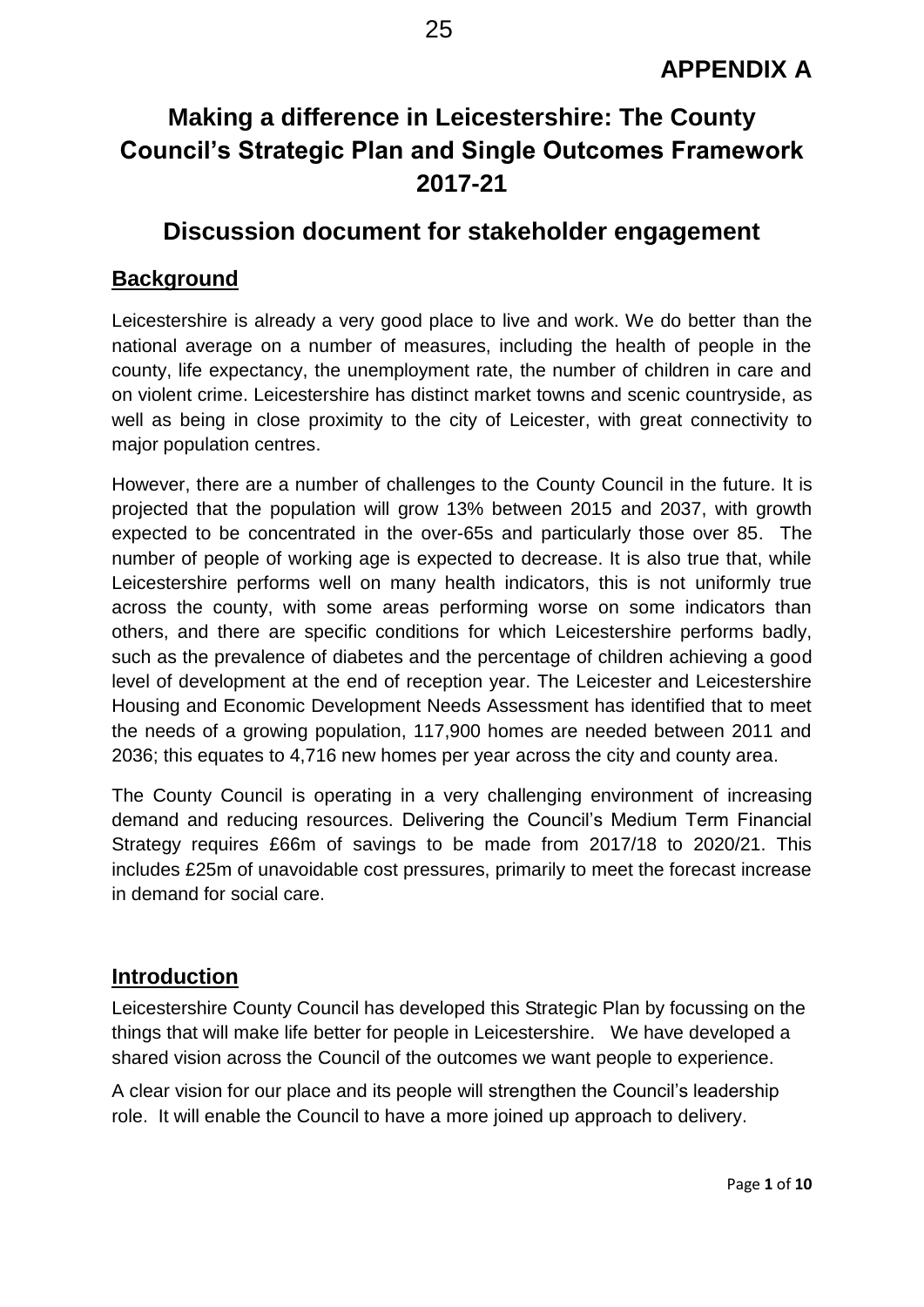In developing this vision we have made a commitment to working together across different services and with others to make best use of all the resources available. By investing in local priorities we aim to deliver real and lasting benefits for Leicestershire and its people.

The outcomes are aspirational and seek to outline the end results that we want to see for the people of Leicestershire. The Council alone cannot deliver all the change that will be needed but is seeking to understand the issues where it is the lead organisation or has significant influence to drive positive change. Through collaboration with our partners to coordinate and integrate our plans we hope to have maximum impact in addressing the most pressing problems that we face.

This vision has been informed by evidence of the current baselines and trends for Leicestershire, existing partnership commitments and national statutory requirements and measures.

# **Vision**

'Leicestershire has a strong economy, people are well and safe, we have great communities and quality homes are affordable.

We are a strong, sustainable and successful organisation leading modern, highly effective services – which empower people to be independent, fulfilled and healthy in their own lives.

We have built strong, trusted relationships with our partners, customers and communities to improve people's lives - now and in the future.'

### **Question**

- **1. To what extent do you agree or disagree with the County Council's proposed vision for Leicestershire?**
	- **a) Why do you say this?**
	- **b) Is there anything else you think we should consider?**

# **Principles which guide our work**

- We make the best use of all the resources available to get the best return
- We make good decisions, based on evidence of what works and try new things
- We have outstanding staff who aim high to make a real difference focusing on the outcomes for people not just the delivery
- We work together with partners, communities and residents to build on our existing strengths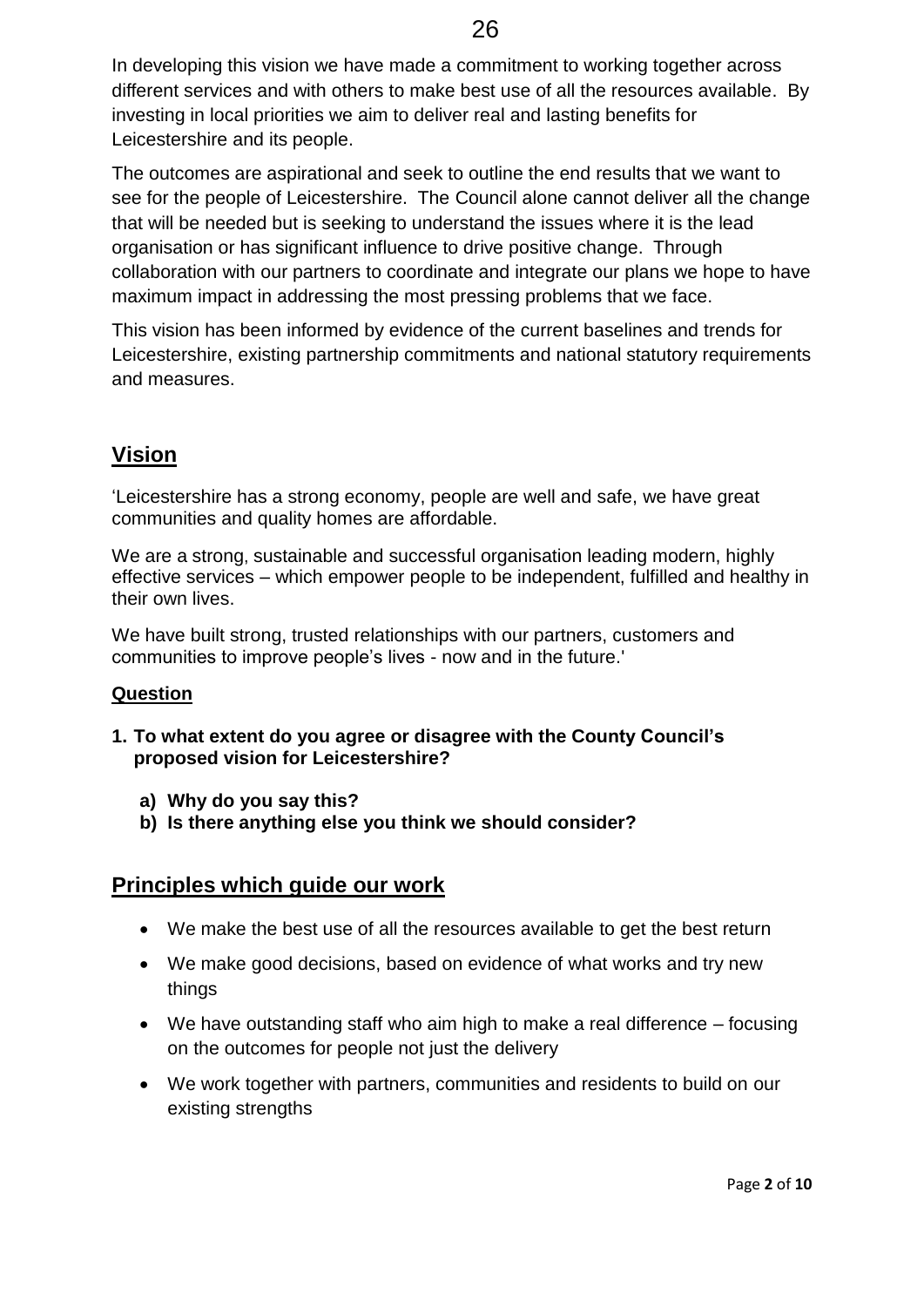- We listen to and empower local people; keep them informed and involve them in our plans
- We contribute positively to the environment and are committed to equality

### **Question**

- **2. To what extent do you think our principles will help us to deliver our vision?**
	- **a) Why do you say this?**
	- **b) Is there anything else you think we should consider?**

# **The Outcomes**

The Council has developed five strategic outcomes that we think are essential for good quality of life in Leicestershire.

### **Strong Economy**

Leicestershire's economy is growing and resilient so that people and businesses can fulfil their potential.

#### **Wellbeing and Opportunity**

The people of Leicestershire have the opportunities and support they need to take control of their health and wellbeing.

#### **Keeping People Safe**

People in Leicestershire are safe and protected from harm.

#### **Great Communities**

Leicestershire communities are thriving and integrated places where people help and support each other and take pride in their local area.

#### **Affordable and Quality Homes**

Leicestershire has a choice of quality homes that people can afford.

### **Question**

- **3. Do you agree with the five strategic outcomes for Leicestershire?**
	- **a) Why do you say this?**
	- **b) Is there anything else you think we should consider?**

For each strategic outcome we have identified priority areas where we think the Council should focus its efforts.

### **Strong Economy**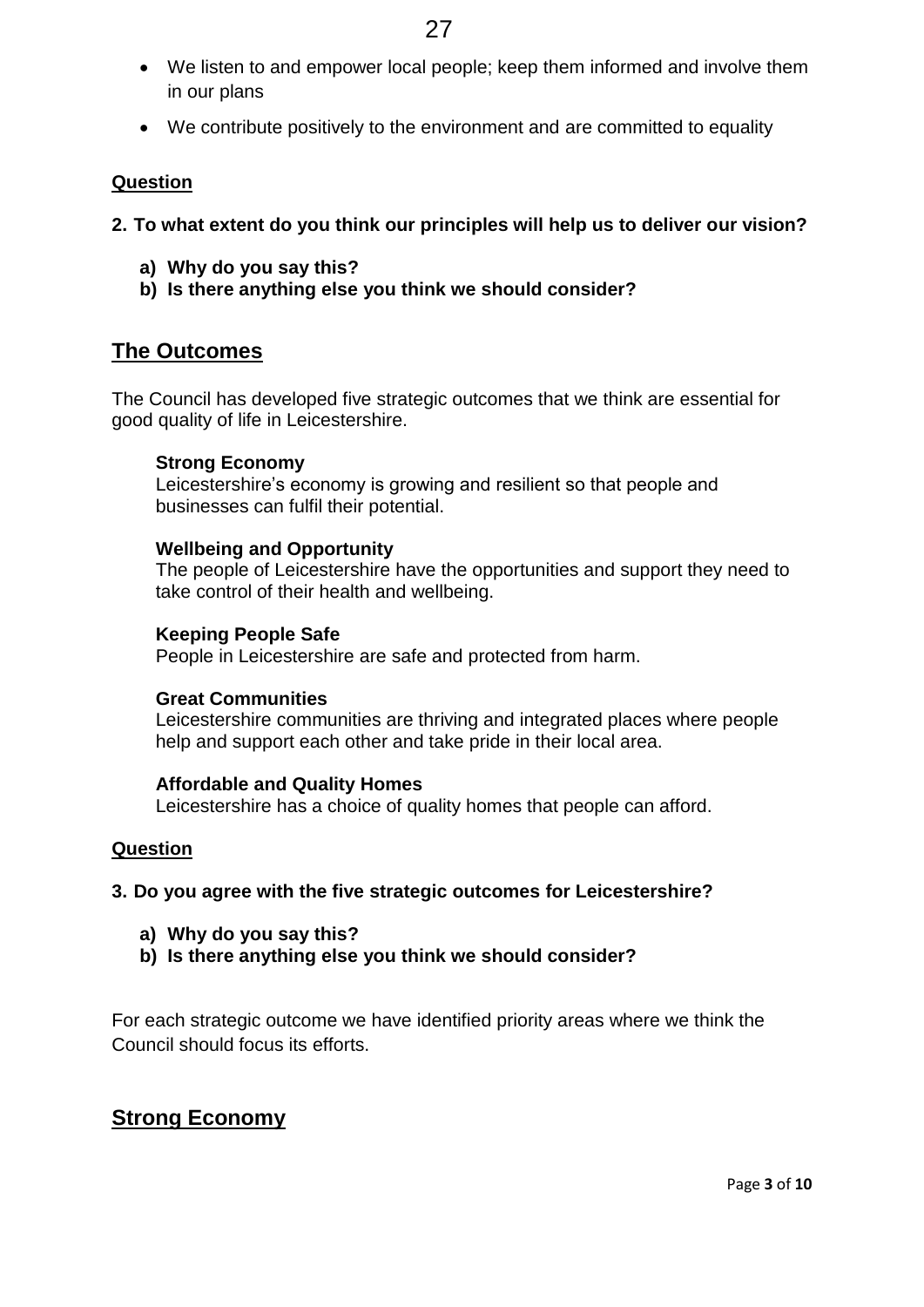**Leicestershire's economy is growing and resilient so that people and businesses can fulfil their potential.**

- **Leicestershire has a highly skilled and employable workforce.**
- **Leicestershire is well connected county.**
- **Leicestershire has attractive places and an enhanced environment.**
- **Businesses are supported to flourish.**

This outcome will focus on ensuring there is a thriving and balanced, inclusive economy for Leicestershire that provides employment, business opportunities and growth that works for everyone. Ensuring that people have the skills and aptitudes to access employment will help businesses to grow and provide a more inclusive economy that supports independence. People and businesses need infrastructure that provides excellent connectivity (digitally, physically, socially) to meet their everyday needs. Attractive towns, villages and the surrounding countryside enhance the profile of Leicestershire as a place to live, work and do business which encourages investment and provides the right environment for businesses to grow and flourish now and in the future.

### **Question**

- **4. Do you agree that the priorities identified will help to deliver the strategic outcome?**
	- **a) Is there anything else you think we should consider?**
	- **b) How well does this align with your own organisational strategy?**

# **Wellbeing and Opportunity**

**The people of Leicestershire have the opportunities and support they need to take control of their health and wellbeing.** 

- **There is equality in health and wellbeing outcomes for different people and places in Leicestershire**
- **Children are living in families and get the best start in life**
- **There is access to high quality education for everyone to support their wellbeing**
- **People plan ahead to age well with independence and connection to their community throughout their lives**
- **People receive seamless, integrated support to maximise their independence and meet their needs where family and community cannot**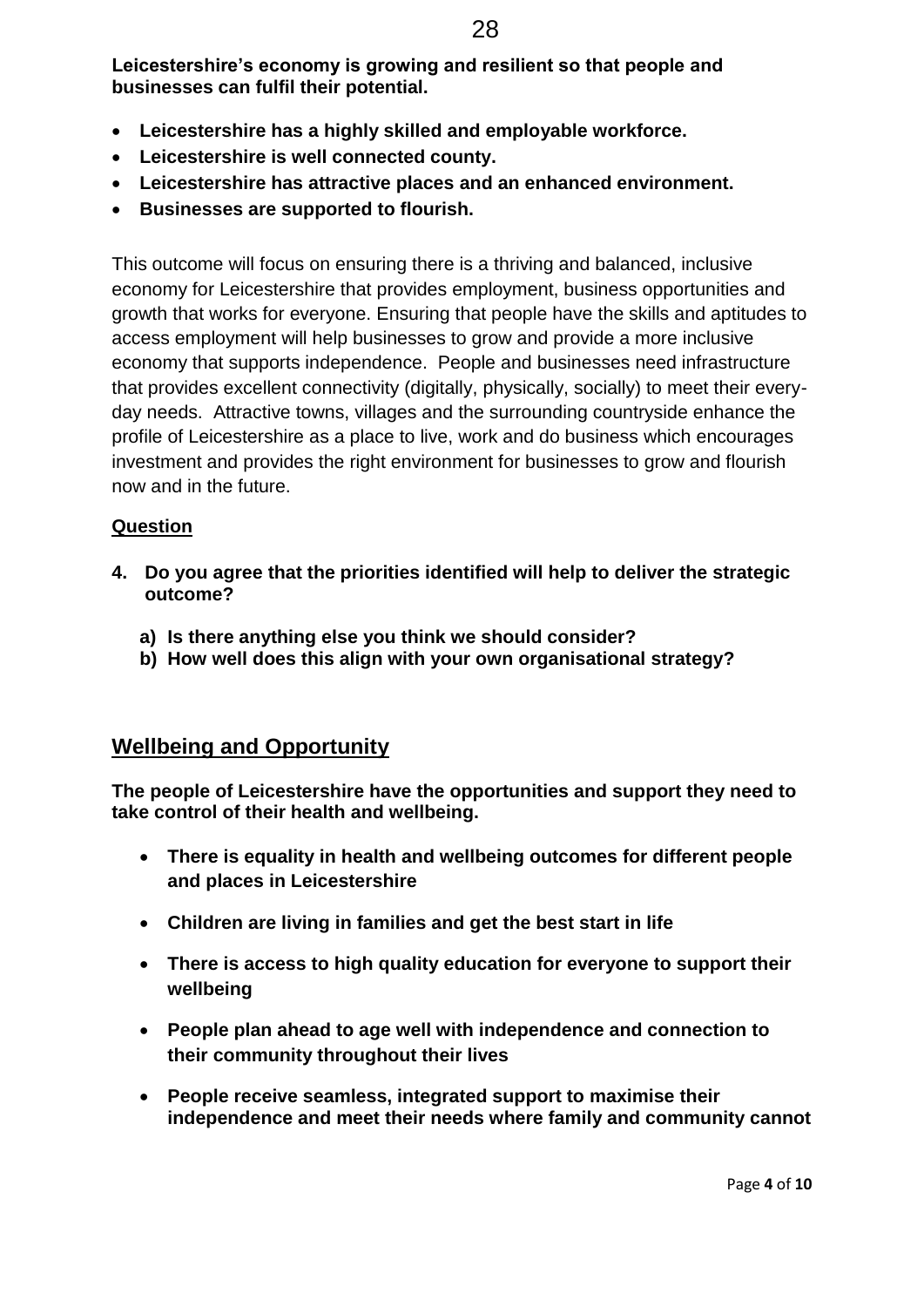The Council has a key role in ensuring good life chances for all by reducing inequalities in educational attainment and health and wellbeing. Although some people can fulfil their potential by themselves, others need help, sometimes throughout their lives. Ensuring our children get the best start in life is a priority as it is also an investment in our future. We want people to be enabled take control of their health and wellbeing and to be as independent as possible but receive the right support, in the right place, at the right time when they need it. The Council can also support the wider population to stay well through prevention and early intervention and through its services that contribute health and wellbeing such as the environment, housing, employment and education.

### **Question**

- **5. Do you agree that the priorities identified will help to deliver the strategic outcome?**
	- **a) Is there anything else you think we should consider?**
	- **b) How well does this align with your own organisational strategy?**

# **Keeping People Safe**

**People in Leicestershire are safe and protected from harm.** 

- **People with health and social care needs in Leicestershire are safeguarded**
- **Children and young people in Leicestershire are living in families safe and free from harm**
- **People in Leicestershire are safe in their daily lives**
- **Leicestershire residents, businesses and communities are prepared for emergencies**

This outcome covers people feeling secure and being safe and protected from harm. Within its scope are the Council's statutory responsibilities for safeguarding adults with care needs and children. People need to feel safe in their daily lives to enjoy good quality of life, both at home and whilst out and about in the county and their community. Preparing for emergencies and responding to and recovering from incidents such as flooding and other threats is important for preventing harm to Leicestershire's communities.

### **Question**

**6. Do you agree that the priorities identified will help to deliver the strategic outcome?**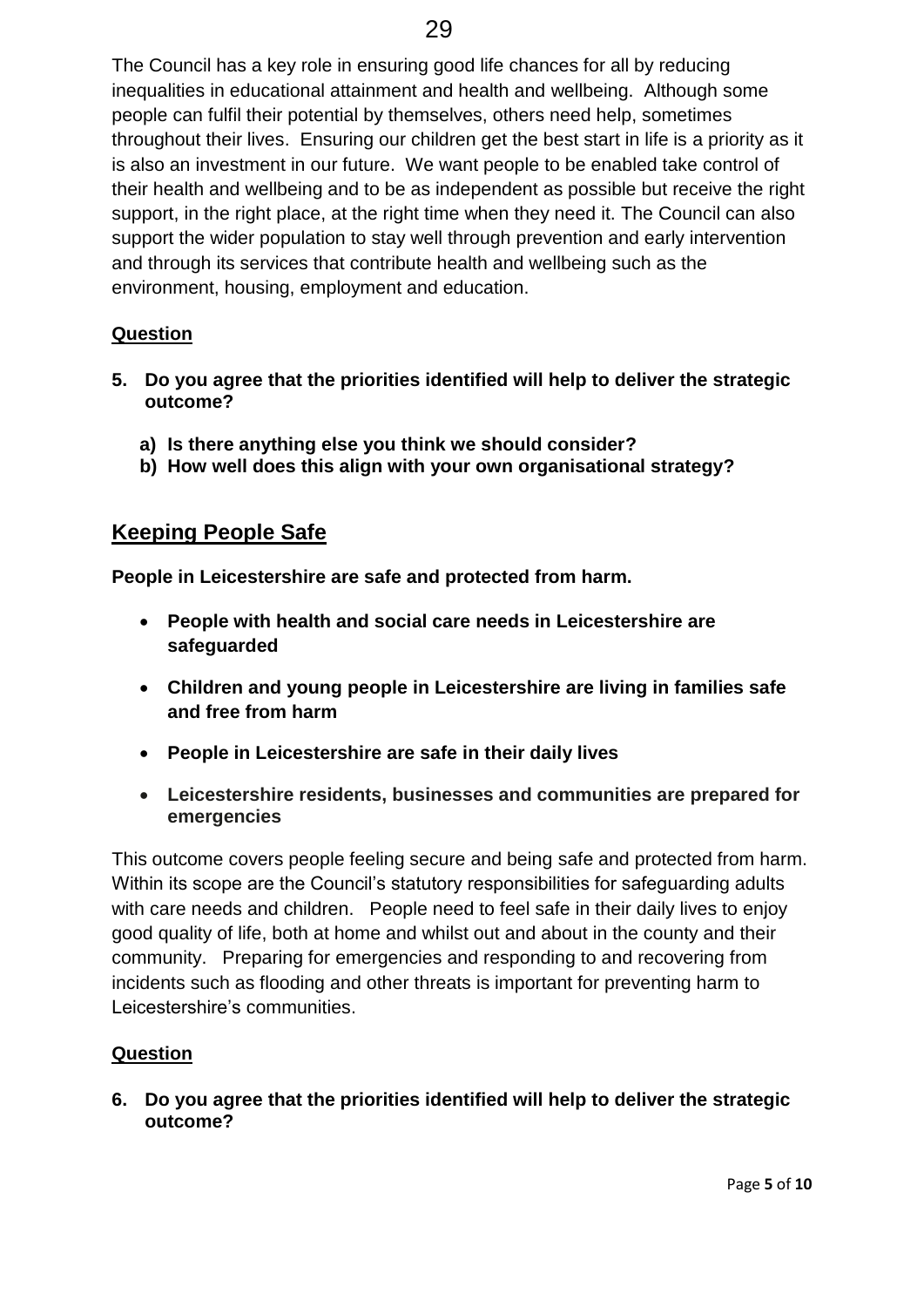- **a) Is there anything else you think we should consider?**
- **b) How well does this align with your own organisational strategy?**

# **Great Communities**

**Leicestershire communities are thriving and integrated places where people help and support each other and take pride in their local area.**

- **Diversity is celebrated in Leicestershire communities: people integrate, feel welcome and are included**
- **Communities participate in the design and delivery of initiatives and plans for the future**
- **Local cultural, historical and natural heritage is celebrated and conserved**

This outcome reflects the importance of good quality, thriving neighbourhoods. We want communities that embrace diversity with a strong sense of place, celebrating culture and heritage and the protection of the county's high quality environment. It is important that communities are involved in shaping and providing local opportunities for involvement. The Council must be responsive and reflect the assets and needs of communities to ensure services build on local strengths - helping communities to help themselves.

### **Question**

- **7. Do you agree that the priorities identified will help to deliver the strategic outcome?**
	- **a) Is there anything else you think we should consider?**
	- **b) How well does this align with your own organisational strategy?**

# **Affordable and Quality Homes**

**Leicestershire has a choice of quality homes that people can afford.**

- **Leicestershire has the right number and type of homes to meet needs and support economic growth**
- **There is enough suitable housing to support independence for those with social care needs**
- **Development has a positive impact on the environment and existing communities**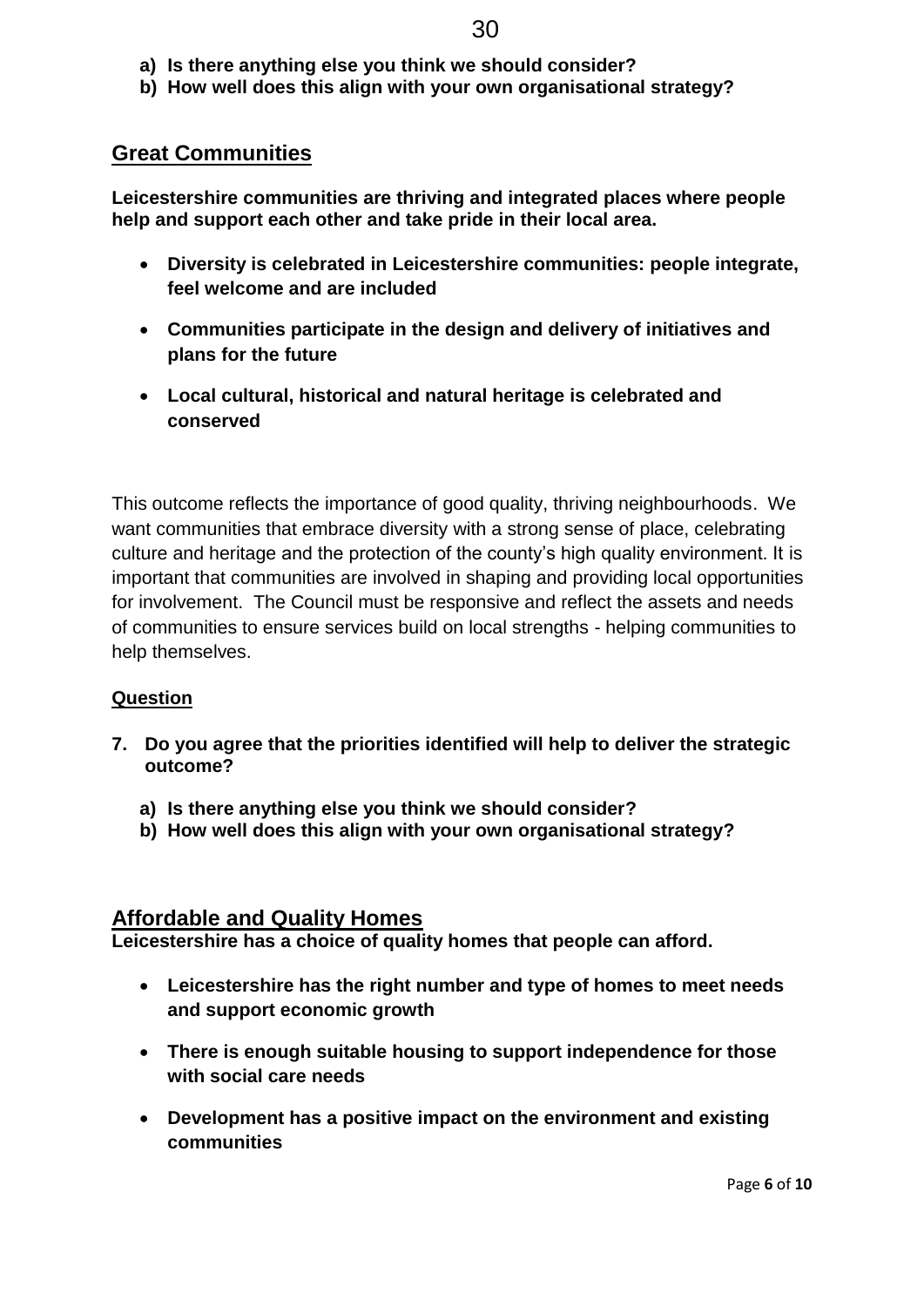Housing is a key enabler to delivering the other outcomes as a secure, quality, appropriate and affordable home is essential for good quality of life. Housing matters – it influences people's security, health, access to education and employment and can enable the effective provision of care. This outcome addresses the need for sufficient housing of a range of types and tenure, including for those in need of care, either in specialist care or within their own home. Quality housing should ensure sustainability in terms of the environment, infrastructure and links with existing communities and be affordable to own or rent and run.

### **Question**

- **8. Do you agree that the priorities identified will help to deliver the strategic outcome?**
	- **a) Is there anything else you think we should consider?**
	- **b) How well does this align with your own organisational strategy?**

# **Our Approach**

Delivering against the outcomes will require changes to how the Council works.

The Council's policy framework, business processes and governance will need to be aligned to the commitments outlined above. There will be a period of transition as we move to a more outcomes-focussed approach and consider the level of change that is required and possible.

The way we deploy our resources will be driven by this vision. The Council's financial planning, workforce strategy, commissioning decisions and business planning processes will need to demonstrate how they will support the delivery of the priority outcomes.

# **Measuring progress**

The Council will build on its existing performance reporting to develop a robust performance management framework to measure progress against the outcomes for the population of Leicestershire, the effectiveness of our programmes of work and how effectively we have performed as an organisation in deploying our resources to achieve the change we want to see.

Regular reports will be delivered to County Council members, Chief Officers and other senior managers. An annual performance report against the outcomes will be publicly available.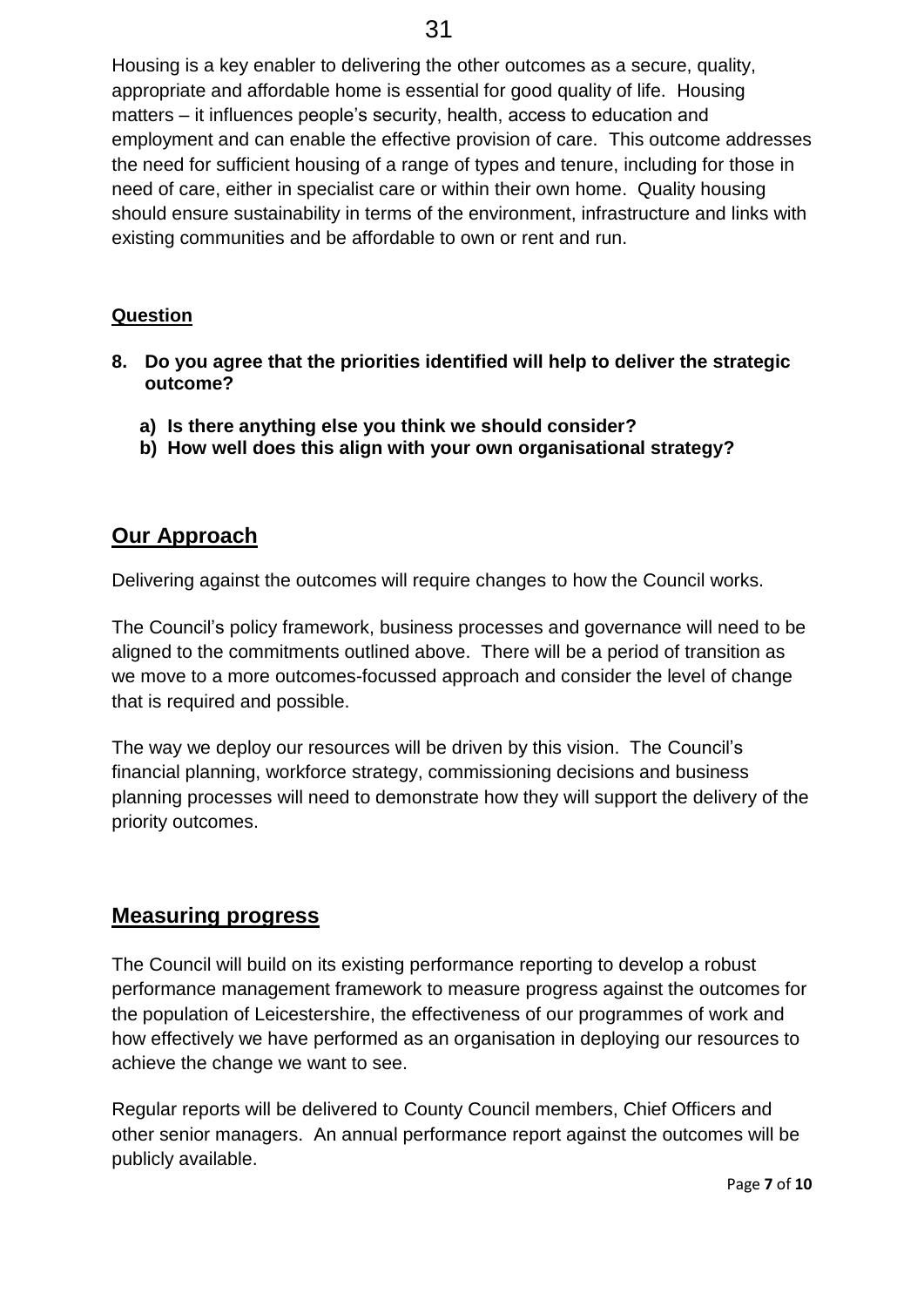# **Any other Comments**

**9. Do you have any other comments on the Leicestershire County Council draft outcomes framework?**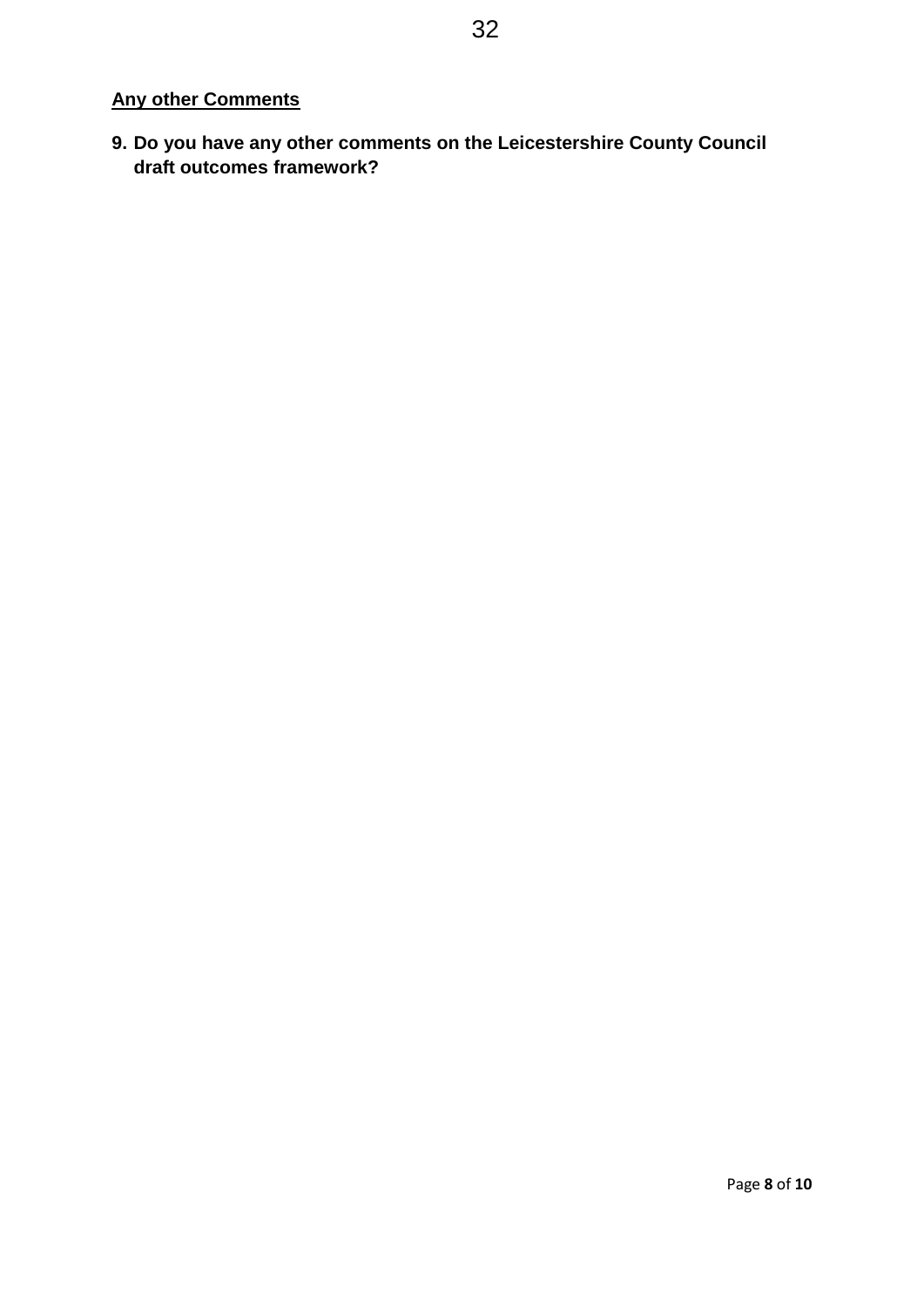| <b>Strategic Outcomes</b>        | <b>Strong Economy</b><br>Leicestershire's economy is<br>growing and resilient so that<br>people and businesses can<br>fulfil their potential.                                                                                               | <b>Wellbeing and Opportunity</b><br>The people of Leicestershire have<br>the opportunities and support they<br>need to take control of their health<br>and wellbeing.                                                                                                                                                                                                                                                                                                                                                                                   | <b>Keeping People Safe</b><br>People in Leicestershire are<br>safe and protected from harm.                                                                                                                                                                                                                                                     | <b>Great Communities</b><br>Leicestershire communities are<br>thriving and integrated places<br>where people help and support<br>each other and take pride in their<br>local area.                                                                                                                       | Affordable and<br><b>Quality Homes</b><br>Leicestershire has a<br>choice of quality homes<br>that people can afford.                                                                                                                                                                                           |
|----------------------------------|---------------------------------------------------------------------------------------------------------------------------------------------------------------------------------------------------------------------------------------------|---------------------------------------------------------------------------------------------------------------------------------------------------------------------------------------------------------------------------------------------------------------------------------------------------------------------------------------------------------------------------------------------------------------------------------------------------------------------------------------------------------------------------------------------------------|-------------------------------------------------------------------------------------------------------------------------------------------------------------------------------------------------------------------------------------------------------------------------------------------------------------------------------------------------|----------------------------------------------------------------------------------------------------------------------------------------------------------------------------------------------------------------------------------------------------------------------------------------------------------|----------------------------------------------------------------------------------------------------------------------------------------------------------------------------------------------------------------------------------------------------------------------------------------------------------------|
| <b>SUCCESS</b><br>Priorities for | Leicestershire has a highly<br>skilled and employable<br>workforce.<br>Leicestershire is a well<br>connected county.<br>Leicestershire has attractive<br>places and an enhanced<br>environment.<br>Businesses are supported to<br>flourish. | There is equality in health and<br>wellbeing outcomes for different<br>people and places in Leicestershire<br>Children are living in families and get<br>the best start in life<br>There is access to high quality<br>education and learning for everyone<br>to support their wellbeing<br>People plan ahead to age well with<br>independence and connection to<br>their community throughout their lives<br>People receive seamless, integrated<br>support to maximise their<br>independence and meet their needs<br>where family and community cannot | People with health and social<br>care needs in Leicestershire<br>are safeguarded<br>Children and young people in<br>Leicestershire are living in<br>families safe and free from<br>harm<br>People in Leicestershire are<br>safe in their daily lives<br>Leicestershire residents,<br>businesses and communities<br>are prepared for emergencies | Diversity is celebrated in<br>Leicestershire communities:<br>people integrate, feel welcome<br>and are included<br>Communities participate in the<br>design and delivery of initiatives<br>and plans for the future<br>Local cultural, historical and<br>natural heritage is celebrated and<br>conserved | Leicestershire has the<br>right number and type<br>of homes to meet<br>needs and support<br>economic growth<br>There is enough<br>suitable housing to<br>support independence<br>for those with social<br>care needs<br>Development has a<br>positive impact on the<br>environment and<br>existing communities |